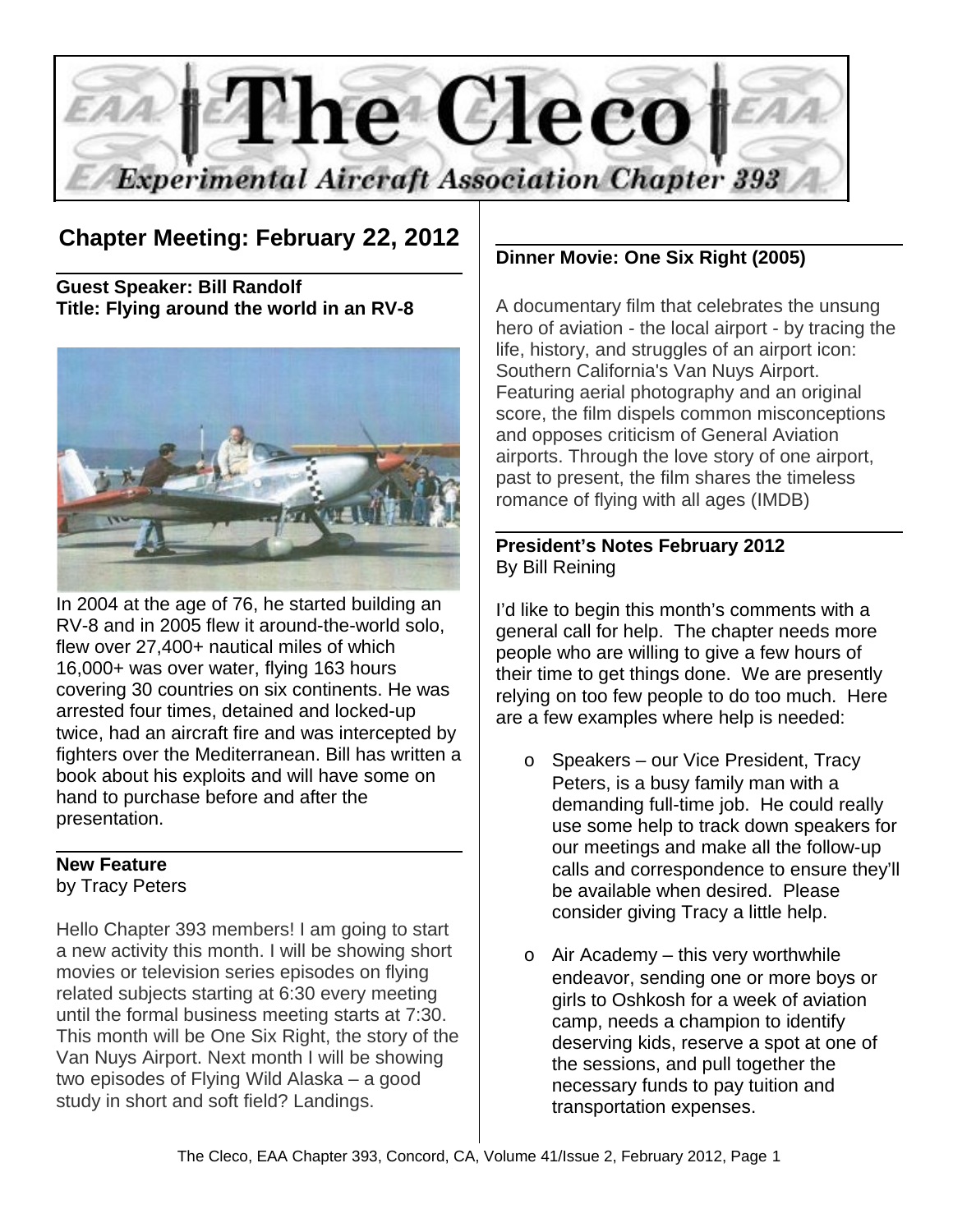o Young Eagles – Renee and Jack are going to need all the help they can get to successfully complete each of our planned rallies this year. As we discovered last fall, when we hang the "Free Rides" banner on Concord Blvd. we are going to get a lot of kids! Please make note of the rally dates and plan to be on hand to help out. More detailed information on the jobs to be done will be provided in the near future.

The Board of Directors met jointly with the Mount Diablo Pilots Association (MDPA) board on February 1 to discuss the rent for the meeting room. No immediate solutions were identified, but a joint committee of EAA and MDPA representatives was formed to find a solution. Our representatives are Jack Davi and Tom Howard.

My personal impressions from that joint meeting were:

- MDPA really needs the current room to successfully continue their operations. They depend on their monthly dinner meetings to generate revenue. Each month an MDPA member volunteers to cook a gourmet meal, which then is sold for \$25 or more per person.
- EAA on the other hand, thanks to Rick Bourgeois, could get by with a few warming dishes and microwave to serve our meals (since Rick cooks most of the food at home). While our meals do generate a little income, their primary purpose is simply to provide a social experience prior to the business meeting. Thus we could continue our operations back in the Terminal Building.
- Having said that, the current meeting room is certainly more desirable, not only for the kitchen facilities, but also the storage closet, the lending library and the "aviation" decoration provided by both

organizations (the Terminal Building is considered a public use facility and cannot be customized for one organization.)

- If MDPA and EAA are to continue to meet in the current clubhouse, both organizations must produce \$825 each month to pay the rent! MDPA is willing to pay the lion's share, but if EAA were to pay for example 40%, that's \$330 per month. We are currently paying \$100 per month. Where would the extra \$230 per month come from? That's a lot of pancakes and hot dogs, or a huge increase in dues! [If we assume 50 members, each would have to pay an additional \$55 per year, i.e. \$85 total per year.]
- I was told that if and when the economy improves the plans to build fancy hangars where the old MDPA clubhouse still stands would include a multi-use meeting room that would solve all our problems. I wonder if any of us will still be around on that bright and sunny day?

#### **Young Eagles Events** By Renee Robinson

Thank you everyone for all your help last year. We had some great events last year. I look forward to seeing everyone this year.

The revised schedule I have worked out for this year is: April 28 (Girl Scouts), May 12, June 23, August 18, September 15, and October 20 (Sea Cadets)

Thanks, Renee Robinson

# **Donate your old laptop computer!**

We can use a few additional laptop computers for the Young Eagles events. The only software required is a relatively recent web browser, so Windows, Mac, and even Linux is acceptable.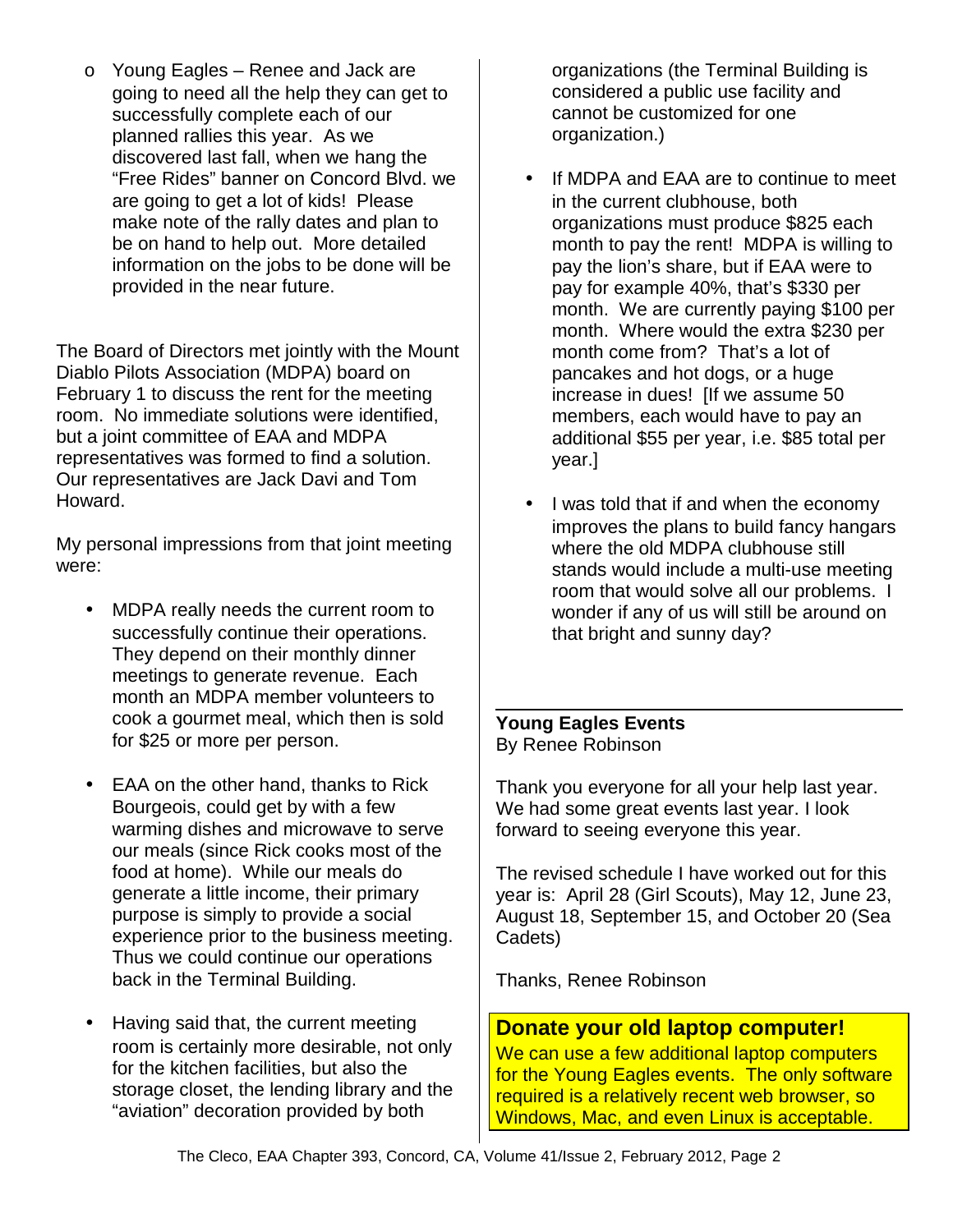#### **Dinner Menu**

By Rick Bourgeois

Dinner is served at 6:30pm – Donation is \$7:

- Chicken Cacciatore
- Green Beans
- Salad
- Dinner rolls
- Cookies
- Drinks
- Coffee and drinks (water & soda)

Let Rick know your suggestions for future meals.

## **February 1, 2012 Board Meeting Notes**

Present: Bob Belshe, Jack Davi, Tom Howard, Kevin Hoos, Harvard Holmes, Guy Jones, Pete Mitchell, Tracy Peters, Bill Reining, Renee Robinson & Dick Sperling.

The meeting started as a joint session with the MDPA board at 18:30 to discuss our joint clubhouse financial situation and alternatives.

Much was discussed regarding what has been tried, and what we should try. Long term, our present rent cost will be a large burden to our treasury. Some of the things discussed were:

- Rent reduction not likely.
- B-17 income unlikely in the future because of large guarantee required.
- 501 c.3 is not a sure thing.
- No airport sponsored Air shows as a revenue source.
- Dinners have become an important Club function.
- Terminal Building for meetings with a mobile kitchen.
- Off airport meeting space: condo meeting rooms, etc...
- A Charter School to share meeting room costs.
- Renting our meeting room to outside groups.

About 19:30 the 393 meeting was moved to the Terminal Building where a committee of Jack Davi and Tom Howard was established to continue the dialogue with MDPA.

#### **Young Eagles – Renee and Jack Davi** Revised Schedule:

April 28 About 10 Girl Scouts; May 12; June 23; August 18; September 15; October 20, Sea Cadets. Methods were discussed to update members & YE's of weather delays.

## **Donated VariEze status – Dick Sperling**

He and Ken have removed the wings and plan on moving it to his hanger. The instrument panel has been damaged, needs repair & additional gauges. A method to remove & reinstall the wings for a YE's event needs to be developed. Our display aircraft & the remaining Oakland Museum aircraft need canopy repair.

# **February Speaker – Tracy Peters**

Jack Davi's RV 8 builder.

### **Dinner Menu- Rick Bourgeois**

Chicken Cacciatore, Green Beans, Salad, Rolls, Cookies, Drinks

### **Cleco – Kevin Hoos**

Member Profiles needed. Last month's Cleco was delayed waiting for Speaker information and a email notification/spam problem.

### **Status of Air Academy application – Tracy**

We are fourth on a waiting list. Possible to switch to a younger candidate. Someone other than Tracy would have to do a candidate search.

# **B-17 – Jack Davi**

We have filed for a future date. Present policy of a 150 passenger guarantee not yet firm.

### **Tools – Tom Howard**

Air Compressor donated by Ken & Linda McKenzie. Scales, 3,000 lbs needed \$1,200/2,000. Borescope and prop balancer are the most popular items.

Meeting adjourned 20:52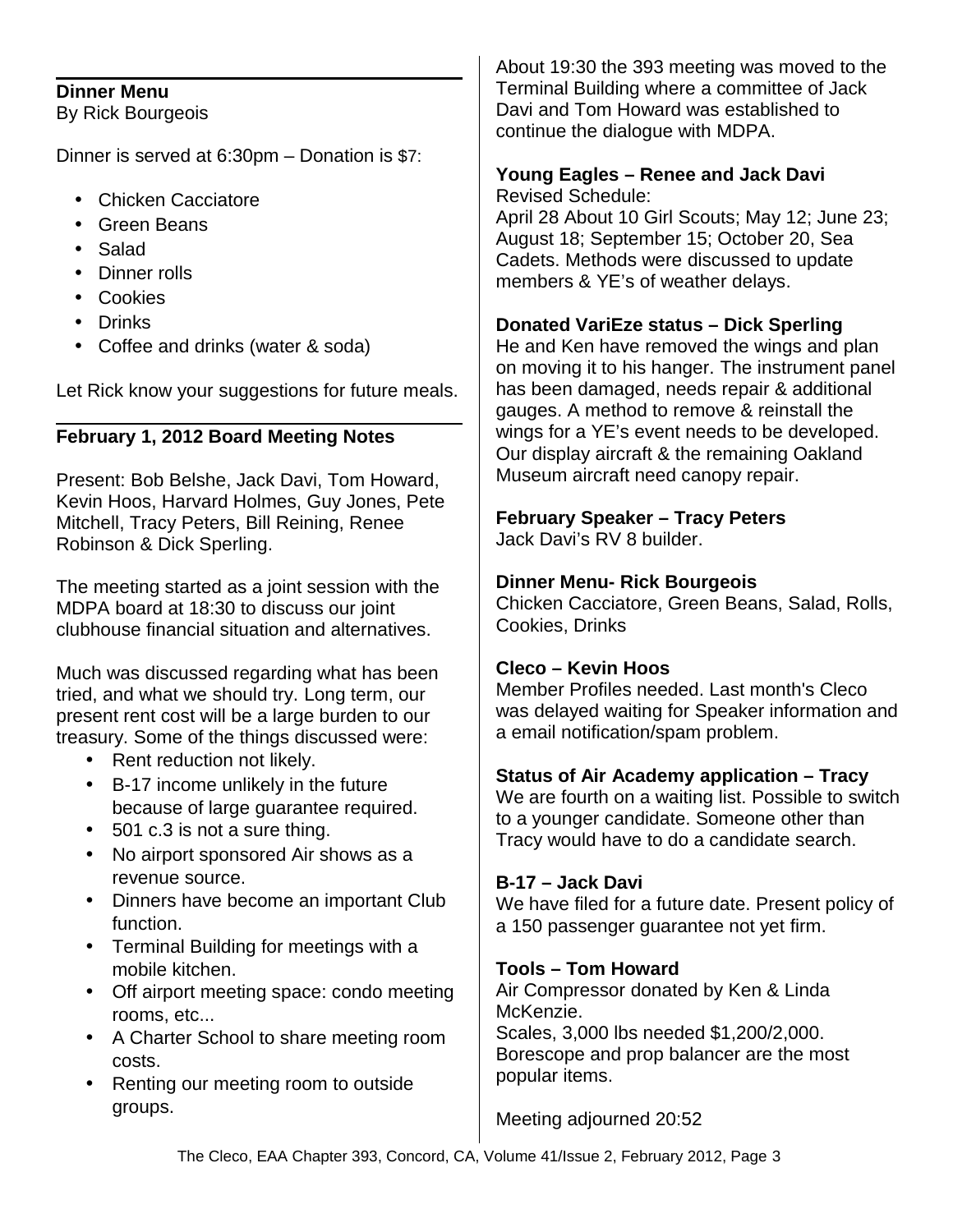# **Wednesday Fly-outs - Photos** By Tom Howard







**Feb 1 – Petaluma Feb 2 – Half Moon Bay**





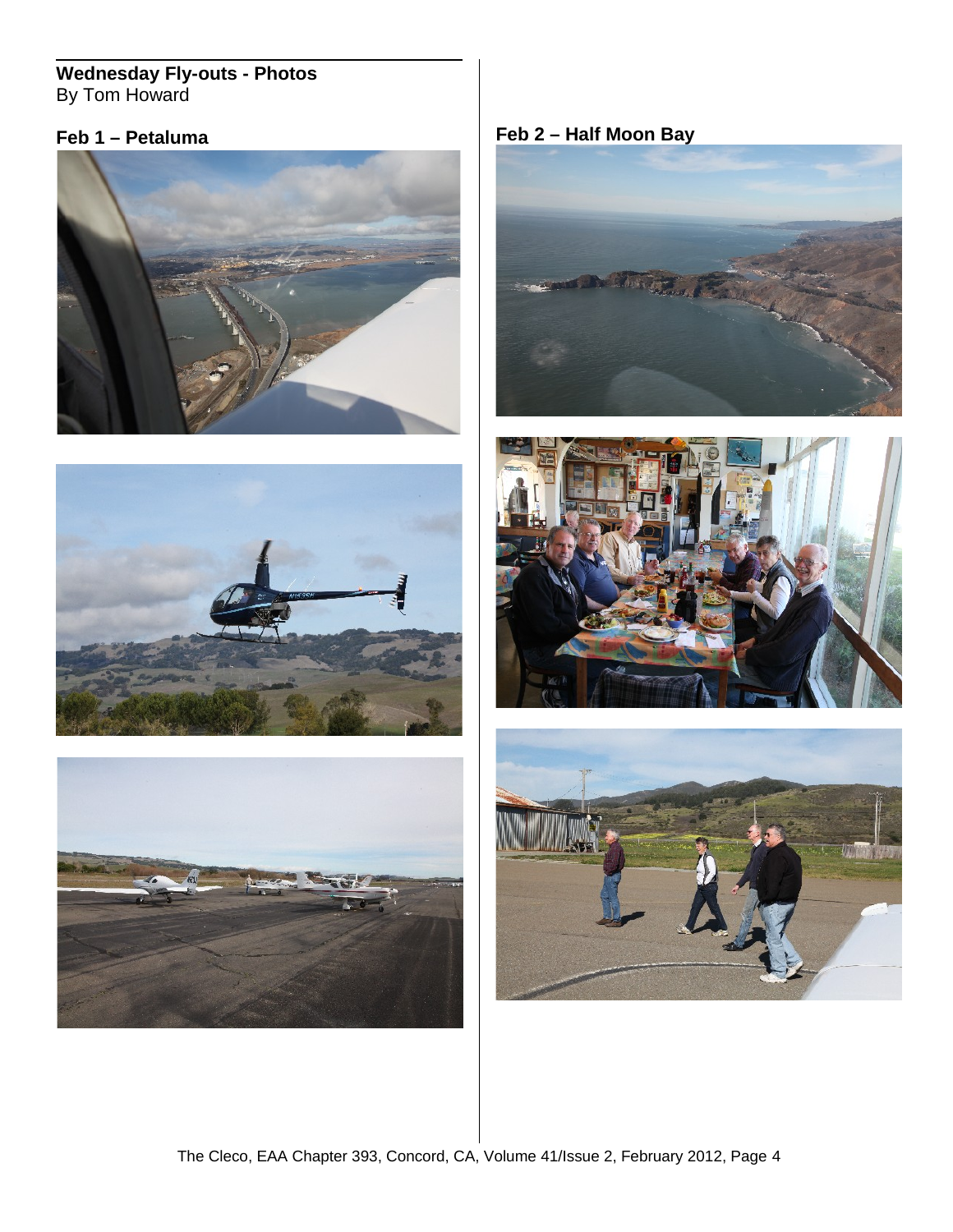#### **Wednesday Fly-outs - Information** By Harvard Holmes

To maintain our proficiency, a number of pilots get together on Wednesdays and fly somewhere for lunch. Many of the aircraft owners in the chapter participate. Passengers are always welcome. Not only is it a great way to see the Bay Area, it's also fun to see and ride in our members' aircraft. The email address is [WedFlyOut@eaa393.org](mailto:WedFlyOut@eaa393.org) You may contact Renee Robinson [webmaster@eaa393.org](mailto:webmaster@eaa393.org) to be added to or removed from this list.

Generally, someone who wants to go flying will send a suggestion to this list a day or two before. Those who can go will respond, and a destination gets selected. Recent destinations have included: Half Moon Bay, Petaluma, Santa Rosa, Ukiah, Boonville, Shelter Cove, Willows, Auburn, Sacramento, Lodi, Stockton, Merced, Watsonville and Salinas. If the weather is poor, a destination may be selected as late as Wednesday morning.

The most active pilots on this list are Harvard Holmes, Bill Reining, Bob Belshe, Ron Robinson, and Phil Jenkins. Pilots sometimes advertise that they have empty seats, but not always. Harvard Holmes and Bill Reining are most likely to have extra seats (4 seat aircraft). My advice is to contact a pilot in advance to make sure they have room and to get directions. Typically, you'd get to the airport by 11:30am and return by 3:30pm.

#### **FOR SALE: 1962 Comanche 250,**

Cherry condition, fully loaded, new paint, new annual, always hangared. Call Keith Martz for details and avionics. Available for viewing any day, by appointment, at Buchanan Field. Call Keith Martz, 925-933-1424 (Home) or 925-818- 7235 (Cell).

### **Dues Reminder:**

It's already February, and there are still many members that have not paid their dues. If you haven't paid yet, please make your payment at the next meeting.

#### **Thanks to our Donors and Sponsors**



**2693 Clayton Road, Concord Ca.94519 925 689 7220 or 676 5800**

www.alpinepastry.com

**The Experimental Aircraft Association Chapter 393 of Concord, CA** P.O. Box 6524, Concord, CA 94524-1524 <http://www.eaa393.org/>Email: [nle@eaa393.org](mailto:nle@eaa393.org)

Officers/Appointees for 2011-2012

President: Bill Reining [pres@eaa393.org](mailto:pres@eaa393.org) 510 479 7260

Vice President: Tracy Peters [veep@eaa393.org](mailto:veep@eaa393.org) 925 676 2114

Secretary **Pete Mitchell** [secty@eaa393.org](mailto:secty@eaa393.org) 925 586 6491

Treasurer Bob Belshe [treas@eaa393.org](mailto:treas@eaa393.org) 925 376 7677

Newsletter Editor **Kevin Hoos** [nle@eaa393.org](mailto:nle@eaa393.org)

Tech. Counselor **Rick Lambert** [tc@eaa393.org](mailto:tc@eaa393.org) 925 323 0041

Tech. Counselor Bob Sinclair [N320sierra@gmail.com](mailto:N320sierra@gmail.com) 925.935.7465

Young Eagles Renee Robinson [yec@eaa393.org](mailto:yec@eaa393.org) 510-828-1734

Dinner Coordinator Rick Bourgeois [RicFlyer@Comcast.net](mailto:RicFlyer@Comcast.net) 925 432 9076

Photographer Tom Howard [photog@eaa393.org](mailto:photog@eaa393.org) 925 933 6015

Webmaster Renee Robinson [webmaster@eaa393.org](mailto:webmaster@eaa393.org) 510 828 1734